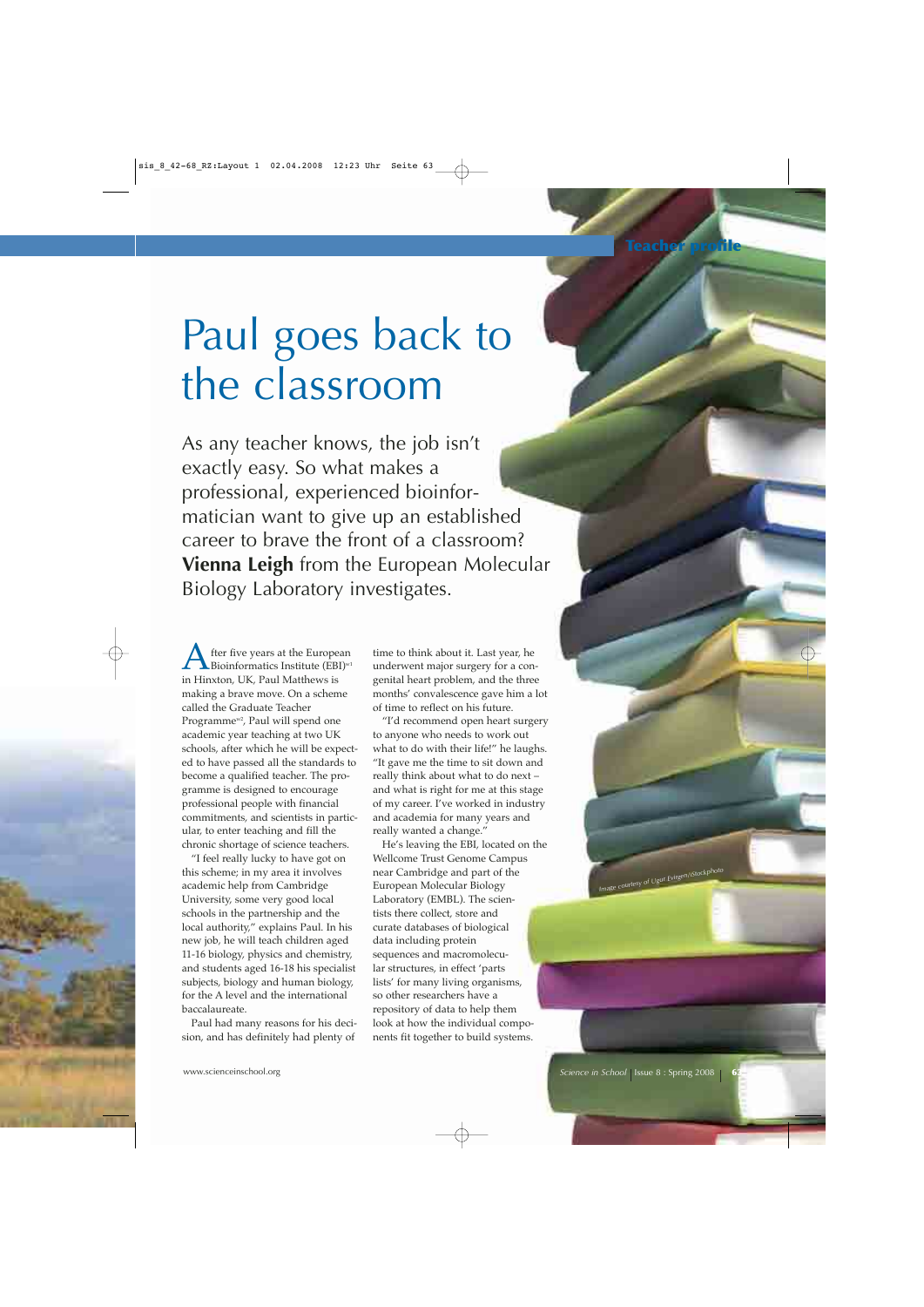In running the institute's industry support programme, Paul catered for the major impact that advances in bioinformatics have on industry. The programme provides training in the databases, develops bioinformatics standards, helps industry partners with technical development and provides networking opportunities. The partners Paul dealt with every day included large, multinational biotech, pharmaceutical, agricultural, nutrition, personal care and medical device companies.

Paul's decision to change jobs has had both emotional and practical considerations. "I've always enjoyed the teaching I've done as part of my job in the past," he says. During his 13 years in bioinformatics, both in companies such as GlaxoSmithKline and academic organisations including the Wellcome Trust Sanger Institute and the EBI, he's had a lot of experience in the classroom and is equally happy presenting to 20 or 200, but as he says, "so far it has always been adults, and they were always already interested in science!" The Graduate Teacher Programme is, therefore, allowing Paul to fulfill a long-term dream. "I've often thought about going into teaching, but I've never been in a financial position to do so," he says. "I thought about it seriously before I came to the EBI, but then I had a small family and lots of commitments. Now, things are a bit more settled, and the scheme allows me to train while retaining a steady income."

Another persuasive aspect for Paul has been his own children. "I'm having more interaction with my kids about what they're learning at school as they get older, and more of an insight into what's going on in the schools," he says. "I want mine to have a good education in all subjects but it's almost naïve to expect that, as there's such a shortage of teachers, especially in science. Teachers have a difficult job and I don't think I can expect my children to be taught well

For anyone who faces the dilemma of whether to follow a career as a science teacher and for those who are already science teachers but have doubts whether they have made the right career decision, this article has all the answers. The interviewee, Paul Matthews, gives many reasons for becoming a high-school science teacher. His decision, based on a combination of unique personal, financial and social circumstances, is quite inspiring.

The article introduces a good debate topic and can be used in any science or non-science lesson. Questions such as 'Was Paul's decision a good one?', 'Will he be better off as a science teacher or will he regret it?' and 'Will he actually be in position to contribute more to society as a teacher?' can trigger lively conversations between students, especially when considering that the article deals with the students themselves.

*Michalis Hadjimarcou, Cyprus*

**REVIEW** EVIEW  $\overline{\bf{z}}$ 

unless, like the teachers, I would actually be prepared to get in there and have a go at it myself. So I thought, why don't I?"

Paul believes science suffers more than other subjects when it comes to children making their subject choices at key stages in their schooling. "If science isn't taught in a way that kids can relate to, then they very quickly dismiss it," he says. "If even the people who are teaching it aren't interested – because they're covering for someone, or are supply teachers, which is happening more and more often – they can't convey an excitement for the subject. If it's not something they're passionate about, how can they encourage the children to be interested in it?

"It's not just the way it's taught, though. Science is most easily given up if it conflicts with other subjects. You never hear about someone having private tuition in science as they might in French, for example, if it clashes with something else in the curriculum."

Despite such challenges, though, Paul has mostly positive expectations about his new career. "I think switching kids on to science – finding ways

to engage them and make science relevant for them – will be a really rewarding challenge," he says. "That will be the hardest part – trying to find ways to make potentially disinterested teenagers see how much science is a part of their lives."

He's already had some experience of this challenge, having done several weeks' placements in his host schools. "One of those days just happened to be a taster session for ten-year-olds having their first science lesson, learning how to light a Bunsen burner and doing flame tests," he says. "Looking at their faces, not one of them was bored. Not every science lesson has that much hands-on fun, but if you see the light switch on in someone's face as they see something or understand something for the first time, it gives you a real buzz.

"I'm not naïve enough to think that they'll all want to learn science – and something certainly happens to make kids disinterested, between that young, excited age and adolescence, when they have to choose subjects, and I'm hoping to find out what that is. The opposite sex, maybe, or the perception that science is too hard, or not accessible enough.